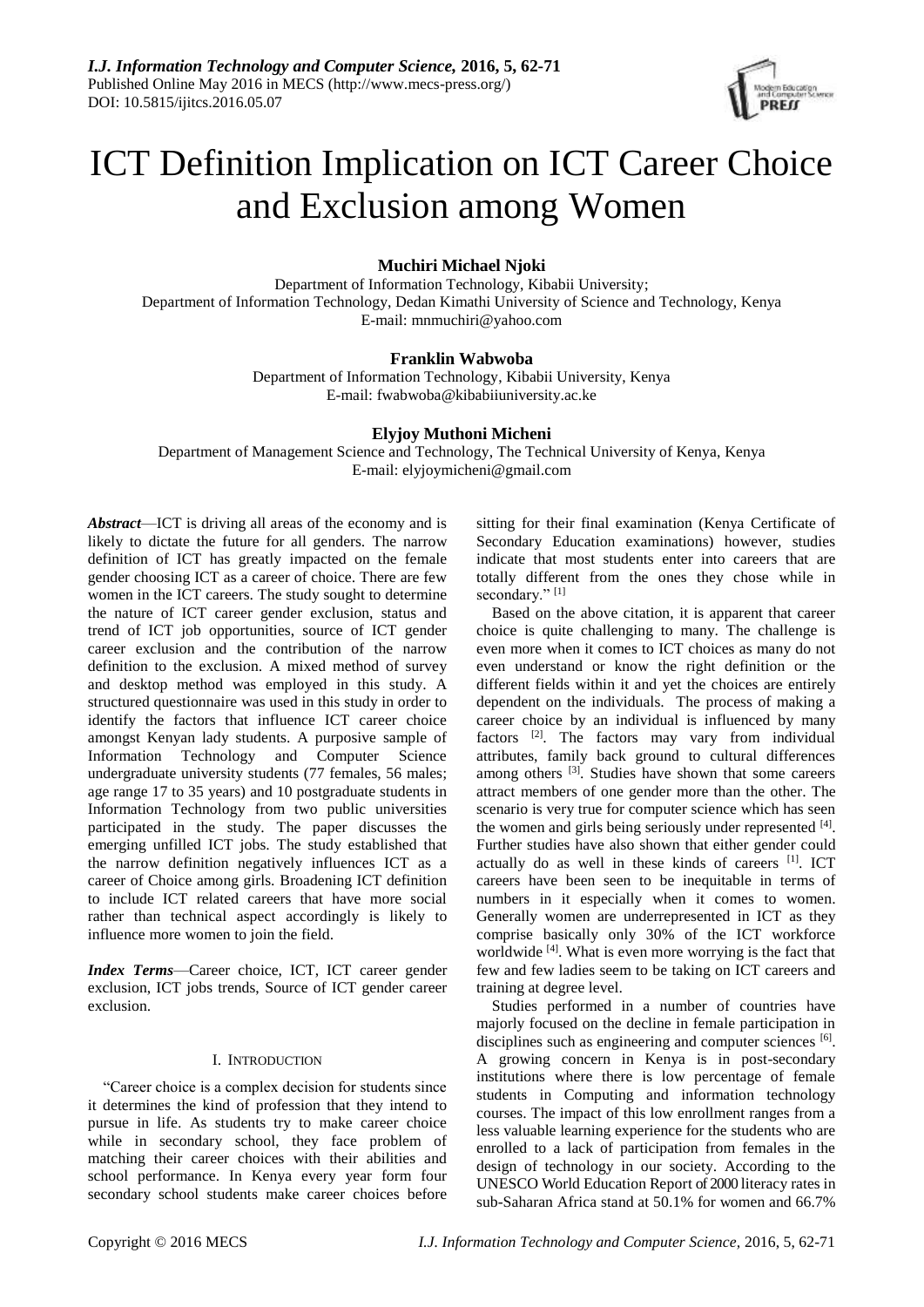for men. More and more girls drop out of the education system between primary and secondary school and again at different secondary levels, making the disparities more glaring in higher education. According to this report women form only about 33% of the total enrolment in higher education.

Another observable fact noted worldwide is the disciplines or professions taken up by women at university level. Women are found mainly in education, humanities and social sciences rather than science, mathematics and technology  $\mathbb{Z}$ . There are a far smaller number of women in the computing and IT fields than men today. After research, the Association for Computing Machinery [8] concluded that in general women stop their training in computer science earlier than men, thus accounting for the difference in proportion, especially at higher professional levels. While women receive about a third of the undergraduate computer science degrees, much fewer women receive master's degrees, and fewer still stay on to get their PhDs  $[9]$ . This means that there are far more male computer science professors than female ones, which perpetuates the male-dominated atmosphere of computer science [10].

The gender gap in ICT industry has been studied deeply and widely. Most of these researches indicate that over decades the industry is as one that favours males more than female in many fronts <sup>[5]</sup>. Gender inequality apparently has emerged on the use of ICT as a life enhancing tool, level of ICT awareness and representation in the industry  $[2]$   $[11]$ . While some studies have shown the male gender as having more positive attitudes than female  $[12]$   $[11]$ , others have shown no difference in attitude between the genders  $[13]$ . The trends in the developed world indicate that some of these gaps somehow get reduced with time <sup>[5]</sup>. This may however be as a result of the affirmative action employed especially in the policy making within developed nations.

One way of addressing the gender gap in the ICT industry has been increasing the representation and participation of women in ICT  $[14]$ . Having more women take on ICT careers remains a great challenge in Kenya yet it is the step in the right direction. It our believe that the starting point towards achieving this would be at the school level as it is where the process of career choice starts, mainly in high school  $[1]$ . This is the time one starts thinking of what he/she would want to do in life. Studies have shown that most girls at this age shy away from ICT related courses/career [14] fearing that ICT is a "man's" field<sup>[3]</sup>. This has in turn led to a skewed representation in favour of male in the industry. One is left wondering whether the narrow definition of IT may be contributing greatly to low participation of women in ICT industry.

This paper had the following objectives:-

(i) Determine the nature of enrollment by ladies into the Bachelor of Business Information Technology, Bachelor of Science (Information Technology) and Bachelor of Science (Information Technology) related undergraduate degree and the Master of Science (Information Technology) and Doctor of

Philosophy (Information Technology) programmes

- (ii) Investigate the status of ICT job opportunities trends
- (iii) Determine the sources of the ICT career gender exclusion
- (iv) Analysis how ICTs narrow definition affects ladies choice of ICT careers

This paper is organised in the following order: section 2.0 reviews literature in this area, section 3.0 provides the methodology, the findings of the study and their corresponding discussion is in section 4.0 while suggestions for the way forward come in section 5.0. The last section 6.0 gives the conclusion of the paper.

# II. ICT DEFINITION SCOPE AND THE GENDER GAP

To define ICT to mean Computer science and engineering is a narrow perspective of looking at ICT. Such narrow definition has had major implications on the design and outcome of ICT research especially in gender [15]. Most research simply focus on the number of women in computer science and engineering field as a measure of their representation and participation in the ICT field. Obviously, these fields have a skewed bias that has favoured men and definitely has shown ICT as a masculine field [16]. As a result, girls are less likely to choose ICT as a career than their boys counterparts. Even when a girl may have had an interest in computing in her early years, the interest is likely to reduce as she grows older. It is not surprising that there are research findings that shows that many girls shy away from succeeding in areas believed to belong to men  $[12]$   $[11]$ . The narrow definition has seen computer engineers and engineers being targeted for additional funding and government support at the expense of these other professions within the Information Society in many organisations and governments.

A broader definition of ICT that goes beyond the techno bits of ICT is therefore part of the solution to gender exclusion in ICT. Definitions that would be inclusive of Information science which attract more women than men would help change the trend. These areas are hardly focused on in ICT discussions despite them being key areas in the information society. A broader definition will bring professional from this background on board in discussing policy and contributing to decision making. This will not only increase the chances for women to take positions of leadership but will also influence the young scholars' altitudes towards this ICT based careers. It further implies that professionals from this area will be eligible to register in Computer Science and ICT professional bodies. This will in turn give them chances to contribute in decision making and influencing policy formulation aside from enhancing women's likely hood to be in senior positions in these bodies.

In broadening the definition of ICT beyond Computer Science and engineering, it has been suggested that ICT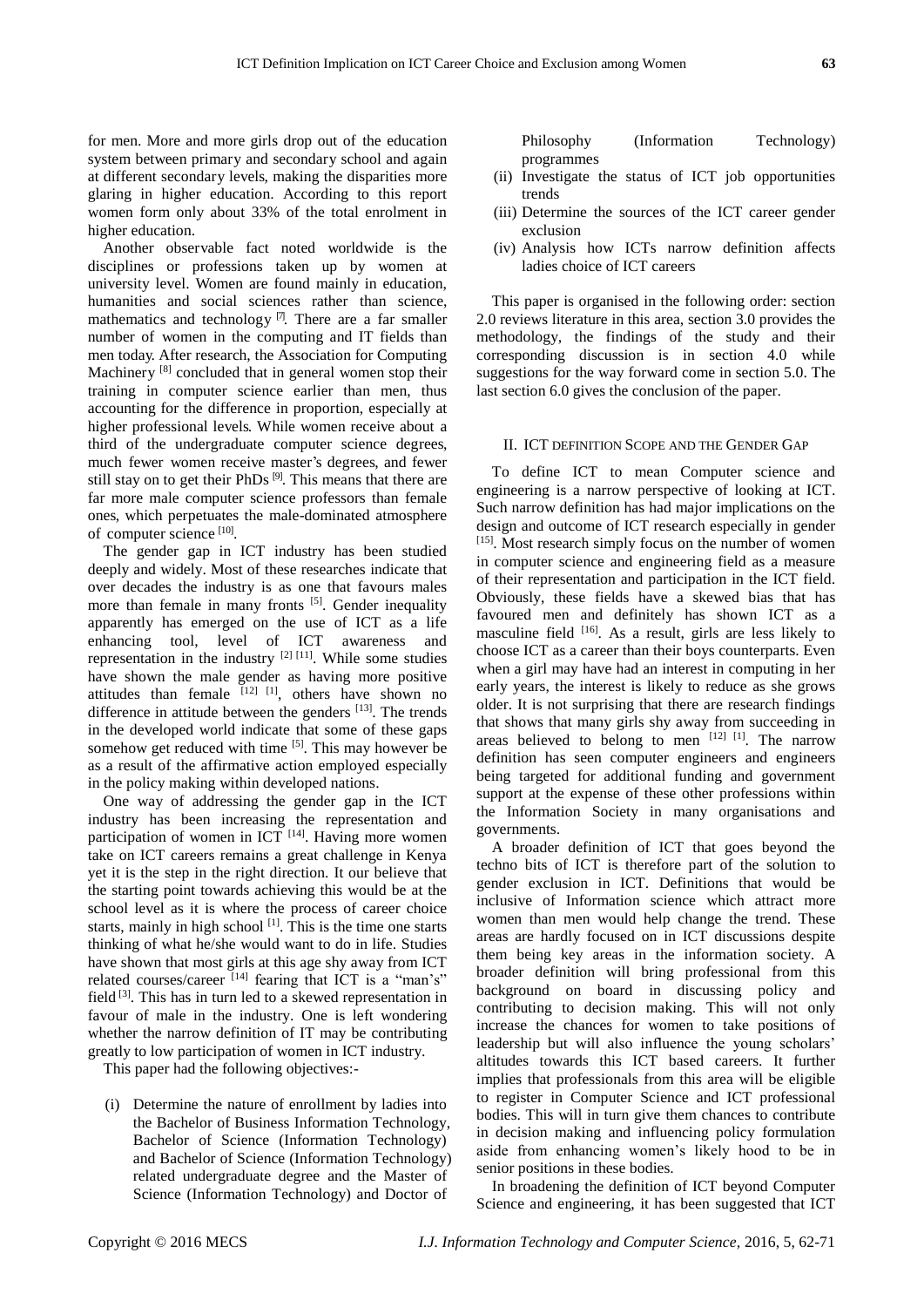profession could be divided into three categories based on Denning's categorization  $(2013)^{[17]}$ : IT specific disciplines, IT intensive and IT supportive discipline as indicated in Table 1 below.

Table 1. Categories of ICT disciplines

| ICT-Specific<br>disciplines                                                                                                                                                                                                                                                                                                                                                                                    | <b>ICT-Intensive</b><br>disciplines                                                                                                                                                                  | ICT-<br>Supportive                                                                                                                                                                                             |
|----------------------------------------------------------------------------------------------------------------------------------------------------------------------------------------------------------------------------------------------------------------------------------------------------------------------------------------------------------------------------------------------------------------|------------------------------------------------------------------------------------------------------------------------------------------------------------------------------------------------------|----------------------------------------------------------------------------------------------------------------------------------------------------------------------------------------------------------------|
| Artificial<br>Intelligence<br>$\bullet$ Computer<br>Science<br>• Computer<br>Engineering<br>• Computational<br>Science<br>• Database<br>Engineering<br>$\bullet$ Computer<br>Graphics<br>• Human Computer<br>Interaction<br>Network<br>Engineering<br>• Operating<br><b>Systems</b><br>• Performance<br>Engineering<br>• Robotics<br>• Scientific<br>Computing<br>Software<br>Architecture<br>Systems security | Aerospace<br>Engineering<br><b>Bioinformatics</b><br>Cognitive<br>Science<br>Digital library<br>science<br>E-commerce<br>E-financial<br>services<br>Genetic<br>Engineering                           | occupations<br>Computer<br>Technician<br>Help desk<br>technician<br><b>Network</b><br>Technician<br>Professional<br><b>ICT</b> trainer<br>Security<br>specialist<br>Systems<br>Administrator<br>Web<br>service |
|                                                                                                                                                                                                                                                                                                                                                                                                                | Information<br>Sciences<br>Information<br><b>Systems</b><br><b>ICT</b> mediated<br>Instructional design<br>Knowledge<br>Engineering<br>Multimedia<br>design<br>Telecommunicati<br>ons transportation | Administrator<br>Web<br>Identity<br>designer<br>Database<br>Administrator                                                                                                                                      |

#### III. METHODOLOGY

The mixed method research was used in this study. The integrated Literature survey research approach [18] was adopted in this study to identify relevant aspects with regard to career choices among students in Kenya, the narrow definition of ICT and Gender and ICT.

An exploratory survey was used in the study due to it its potential towards contribution to generation of new theories [19] [20] especially in a topic like the one under this study that hardly has any studies on it. It was more suited for the study it is reported to be useful in less mature contexts, due its role in describing and establishing the basic understanding of a problem <sup>[21] [19]</sup>. Another reason for its use was its potential to focus on data reliability as result of obtaining it from a panel of experts [20] [19] when used with focused group as was the case in this study. The exploratory survey was most appropriate as it

allowed for increasing the flexibility of the research design in order to provide for opportunities to explore different aspects of the context at hand [19] [22]. In particular, it allowed for the creation of a broad and flexible research model might rely on a survey of relevant literature, a survey of existing practices, and expert consultations. Exploratory research is useful for the initial understanding of new phenomena, where the focus is broad and key issues have not, as yet, been identified  $[19]$  is the case of ICT definition and careers choice.

Survey was undertaken on two public universities in Kenya to establish factors influencing ICT careers choice amongst ladies. Purposive sampling was undertaken to select a total of 77 females and 56 males whose age ranged 17 to 35 years based on the criteria that they were at least third or fourth year undergraduate student taking Information Technology or Computer Science programme from two public universities. The third or fourth year students had been exposed to programmes to be able to separate fears from reality in the discussion of the definition of ICT with career chose. In addition 10 (5 male and 5 female) postgraduate students were chosen randomly from amongst those pursuing Information Technology programme. Questionnaires, interviews and focused group discussions were the main tools used in the study. After a critical review combined with questionnaire responses of the selected literature addressing the study area had been conducted, interviews and focused discussion groups especially of graduate student were undertaken to identify the factors that influenced career choices, how the factors were affected by the narrow definition of ICT especially among girls and how this in turn influenced the participation of girls in the ICT arena.

Focused group was taken because they represent group judgments which are gathered over the integrated views and perceptions toward a concept [23] [19]. Focused groups were used due to its usefulness in generating novel ideas. It allowed for participants to explain concepts  $[19]$ , improve the credibility of the research as it eliminates biases which can occur in interviews [19]. It also was handy as it was considered to be cheap, less time consuming and quick and easy to be organized as compared to alternatives such as observation techniques [24] .

#### IV. FINDINGS AND DISCUSSION

Findings of the study are presented and discussed in this section. The findings are a result of documents analysis and focused group discussions with the sampled students.

### *4.1 Enrollment per gender per course*

Findings with regard to students enrolled in three ICT based courses gender wise namely Bachelor of Business Information Technology –BBIT; Bachelor of Science (Computer Science) – BSc (Computer Science) and Bachelor of Science (Information Technology) – BSc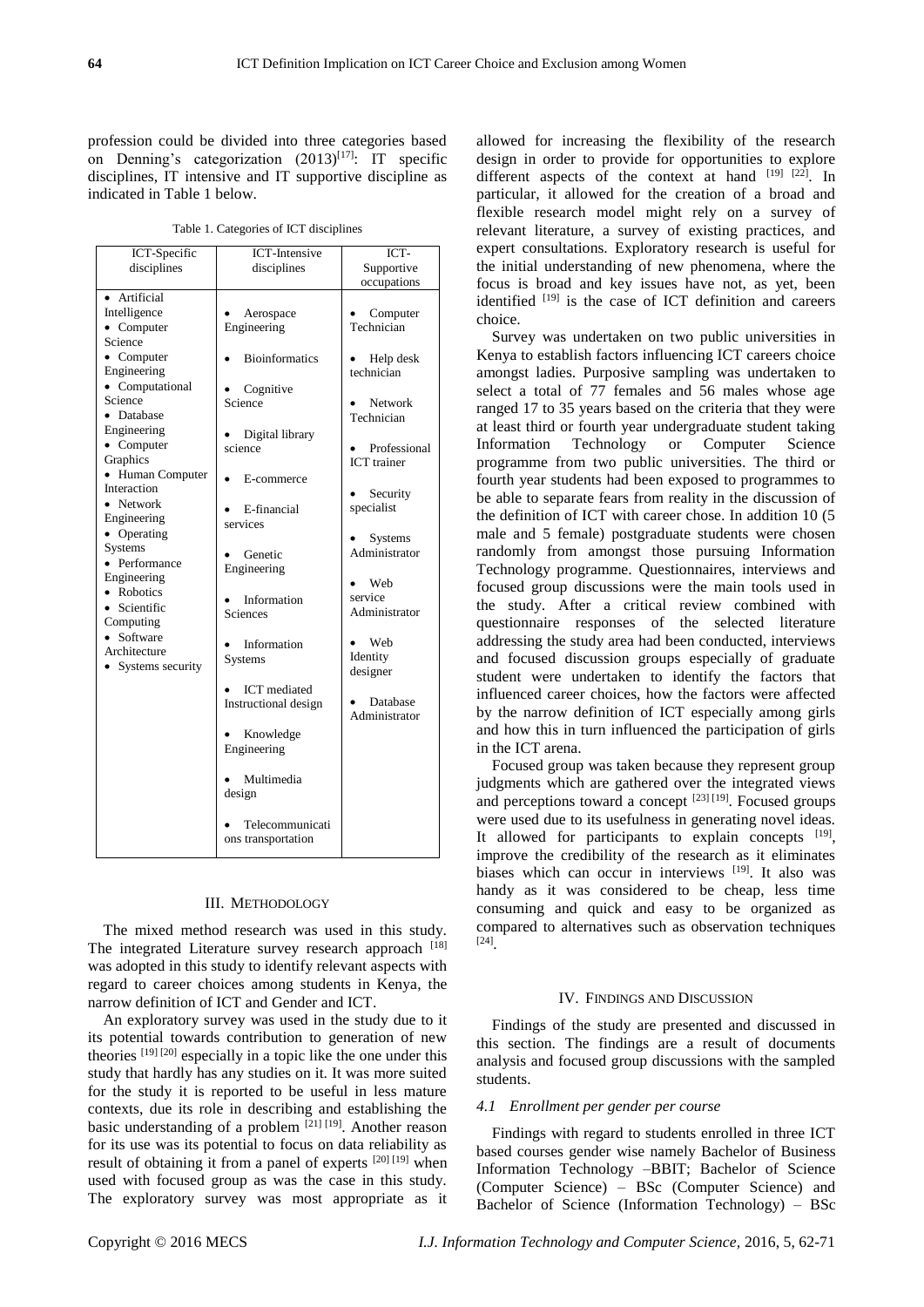(Information Technology) are presented in Table 2.

| Programme                                       | Year           | Male | $\%$  | Female | $\frac{0}{0}$ |
|-------------------------------------------------|----------------|------|-------|--------|---------------|
| <b>BBIT</b>                                     | 1              | 45   | 77.59 | 13     | 22.41         |
|                                                 | $\overline{c}$ | 25   | 75.76 | 8      | 24.24         |
| <b>Total BBIT</b>                               |                | 70   | 76.92 | 21     | 23.08         |
| <b>BSC</b><br>(Information)<br>Technology)      | 1              | 82   | 82.83 | 17     | 17.17         |
|                                                 | $\overline{2}$ | 91   | 85.05 | 16     | 14.95         |
|                                                 | 3              | 62   | 79.49 | 16     | 20.51         |
|                                                 | $\overline{4}$ | 27   | 84.38 | 5      | 15.63         |
| <b>Total BSc</b><br>(Information<br>Technology) |                | 262  | 82.91 | 54     | 17.09         |
| <b>BSc</b><br>(Computer<br>Science)             | 1              | 105  | 94.59 | 6      | 5.41          |
|                                                 | $\overline{c}$ | 115  | 87.12 | 17     | 12.88         |
|                                                 | 3              | 81   | 91.01 | 8      | 8.99          |
|                                                 | $\overline{4}$ | 93   | 93.00 | 7      | 7.00          |
| <b>Total BSc</b><br>(Computer Science)          |                | 394  | 91.20 | 38     | 8.80          |
| Grand total                                     |                | 726  | 86.53 | 113    | 13.47         |

Table 2. ICT undergraduate students' registration per course per gender

Source: Dedan Kimathi University of Science and Technology and Kibabii University ICT schools

Generally, the enrolment of ladies in the three ICT based programmes is low across the board with none raising over 25% registration. The registration of ladies is lowest in Computer Science program (8.8%) with an improved registration of 17.08% in Information Technology and best in Business Information Technology at 23.08%. It is clear that the percentage registration improves as the field of specialty moves away from computer science that is closed associated in definition with mathematics and move towards Business Information Technology that is closely associated with the social sciences. From the interview findings with undergraduate students in the two universities revealed that the registration pattern was as a result of how closely the registration requirements being tied with performance at form level to mathematics and physics. In Computer Science where mathematics and physics are key requirements, the ladies enrolment was low. In Information Technology where enrolment is closely tied to mathematics but flexible on physics the enrolment is slightly better. There is a much improved enrolment in the Business Information Technology where physics is not a requirement and there is some flexibility of alternating mathematics requirement with a business subject in form four examination performances.

The requirement of mathematics and physics being requirements for admission to the ICT programmes combined with the field's definition being associated with mathematics is likely to be playing a role in exclusion of ladies from ICT careers as they perceive it to be a male gender career. There is hardly any evidence that students who lack on excelling in mathematics and physics at form four level do not perform well or deliver within the ICT career.

Findings with regard to students enrolled in Information Technology at Masters and Doctorate level per level gender wise are presented in Table 3.

Table 3. Masters and PhD IT student registration per year per gender

| Programme                                       | Cohort         | Male           | %      | Female         | $\frac{0}{0}$ |
|-------------------------------------------------|----------------|----------------|--------|----------------|---------------|
| <b>MSc</b><br>(Information)<br>Technology)      | 1              | 3              | 60.00  | $\overline{c}$ | 40.00         |
|                                                 | 2              | 6              | 75.00  | $\overline{c}$ | 25.00         |
|                                                 | 3              | 14             | 93.33  |                | 6.67          |
|                                                 | 4              | 6              | 85.71  |                | 14.29         |
| <b>Total MSc</b><br>(Information<br>Technology) |                | 29             | 82.86  | 6              | 17.14         |
| PhD<br>(Information)<br>Technology)             |                | 12             | 100.00 | $\Omega$       | 0.00          |
|                                                 | $\overline{c}$ | $\overline{7}$ | 77.78  | $\mathfrak{2}$ | 22.22         |
|                                                 | 3              | 3              | 60.00  | 2              | 40.00         |
| <b>Total PhD</b><br>(Information<br>Technology) |                | 22             | 84.62  | 4              | 15.38         |
| Grand total                                     |                | 51             | 83.61  | 10             | 16.39         |

Source: Dedan Kimathi University of Science and Technology and Kibabii University ICT schools

From table 3, it is apparent that the percentage of ladies representation in the Masters (17.14%) and Doctorate (15.38%) programmes has further dropped as compared to the undergraduate ones. The extreme low numbers of ladies at this level clearly implies reduced contribution by ladies on research and policy matters when it comes to ICT matters. As can be observed from Fig. 1 below there are many man by fur over the ladies representation

Trend of students' registration per Gender at given levels of study is provided in Figure 1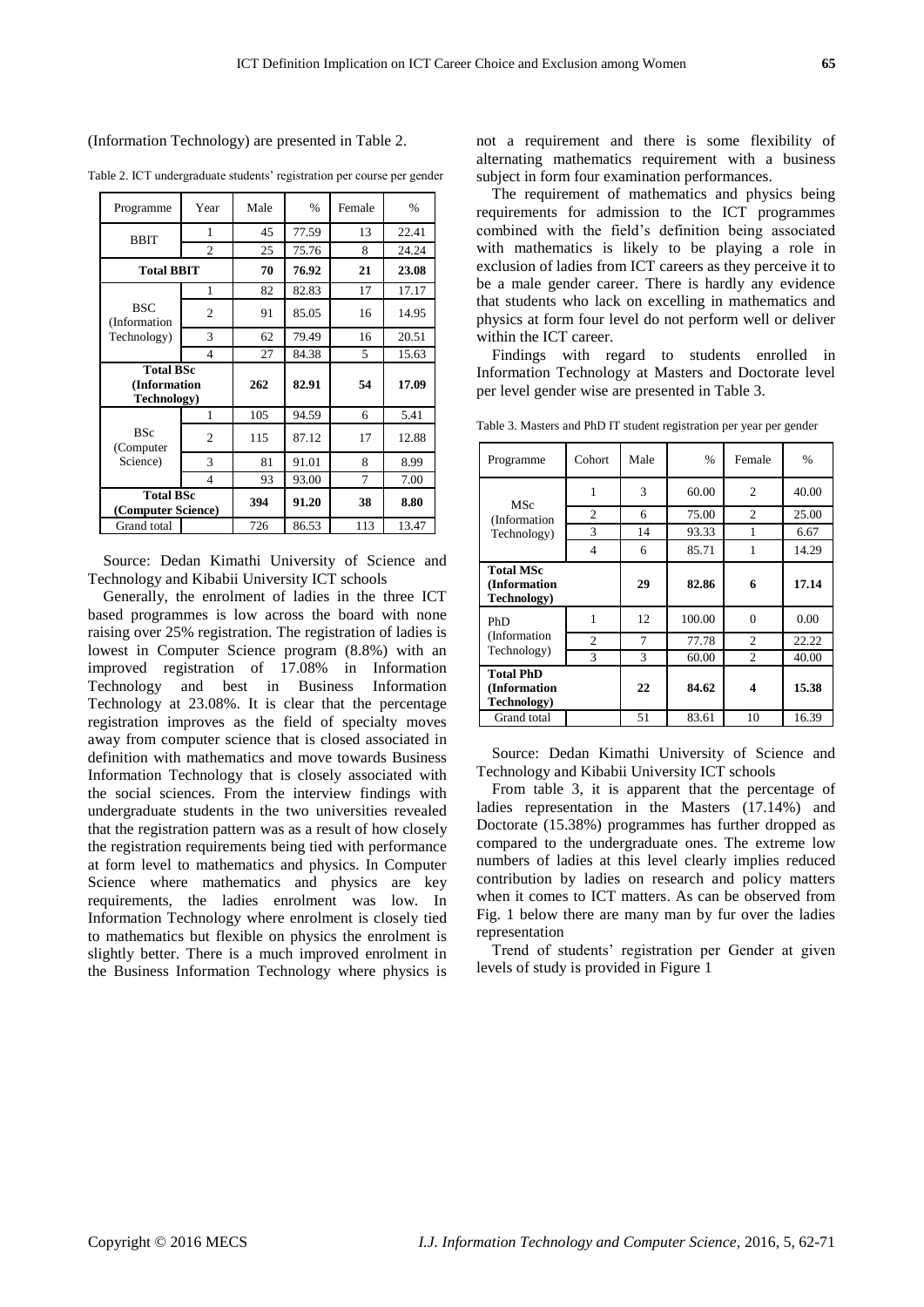

Fig.1. Trend of students' registration per Gender

Source: Dedan Kimathi University of Science and Technology and Kibabii University College ICT schools

It can also be noted from Figure 1 that while the representation of the male gender is rising as we move to the higher degree level training, the trends drops for the female gender.

### *4.2 Gender gap in ICT*

From group discussion it was apparent there was a distinct gap between perception and use of ICTs and their applications between the different genders. The difference may be in the way they understand and use or prefer to use technology. These compliments well with the findings that men and women search for information differently on the Internet  $^{[25]}$ . The difference observed is further reinforced by findings of Lee (2007) where it states that boys and girls at around 11 years old have been shown to have different interests in ICT. While more boys prefer the gaming aspect of the technology, the girls would rather get involved in online communities  $[13]$  an indication of how socialization pattern shape the difference in understanding and interpretation of issues (ICT included) between different genders [26] .

From the group discussion it also emerged that differences also exists in terms of the level of access, participation and representation. While some researchers have shown that women are indeed more productive, prolific, and effective than males in online environments  $[27]$   $[13]$ , it's unfortunate that on average men tend to have more access to the technology than women [5] [28] [29]. The difference in access has been attributed to various social and economic factors that generally place men at an advantage against women. This may include the difference in political and economic power among men and women, poverty, difference in education level among others [29] [30] .

It was also noted from the focused groups that for most cases related to women, lack of access to ICTs obviously meant lack of use but the focused groups observed interestingly that there are cases where despite the access, however limited, there is minimal or no use at all. Some

mobile users for instance only utilized only one or two services; calling / receiving calls and short message services. This is in spite of the mobile apps in their phones like the calculator or even internet services. Most of the affected users are mainly female. Lack of use may be attributed to different cultural expectations among males and female. As Young and Webb (2005) [31] asserts, men are more aggressive in presenting themselves. The boy child is expected to be more exploratory than girls. Probably this could explain why boys are more attracted to computer games than girls  $[13]$  and why men more than women tend to discover more features from their gadgets other than those intended for primary use. Social norms where prime properties are "owned" by men would also force some women, though they may afford, not to invest in ICT gadgets that may seemingly put them at a higher level socially than the males in their lives, say a husband or a boss, for fear of being reprimanded. In fact the number of Women tends to reduce as one moves up the ladder of ICT careers training as can be seen in figure 2.



ISCED 5A: Tertiary level education suitable for employment in research

ISCED 6: Tertiary level education leading to advanced research qualification (PHD)

Grade C: First research grade for recent PhD graduate

Grade B: Mid level research grades

Grade A: Top level researchers

Fig.2. The proportion of men and women at different stages of a career in science and technology, 2006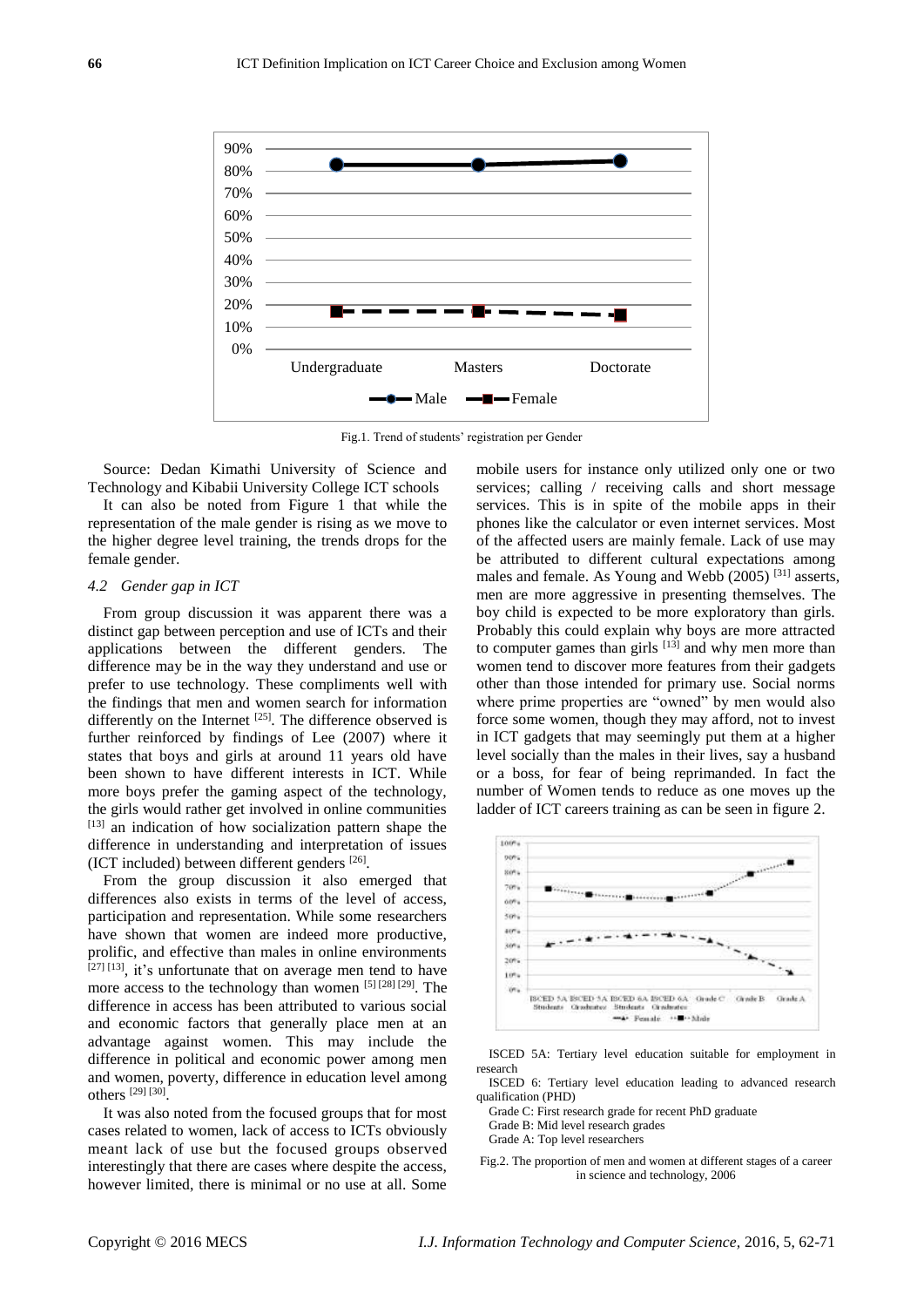The representation gap is also evident in terms of the ratio of men to women in ICT careers. Not only do we have fewer women joining the ICT field, but also the retention rate for women in ICT is a problem as it emerged from the group discussions. Many women who studied ICT related courses are leaving the sector for other areas. There are even fewer women in the senior positions. According to some scholars, low performance and presentation of women in ICT has been attributed to; dominant male culture in ICT, Competitive work environment, difficulties in balancing work and family among others  $[31]$   $[32]$ . What this researchers do not acknowledge however is that women are doing better in other equally competitive and demanding environments like nursing, marketing and education. These, therefore, most likely has got to do with perceptions that ICT is not stuff for women [28].

The focused grouped also noted that the gap is wider among the developing countries and especially in rural areas a fact also supported by other studies [30] [33]. The gap is also evident in the societies where ICT is seen as men oriented career [14] [26]. Where such views have been overcome, like in some developed world nations, the gender gap in terms of participation and representation has been shown to reduce to insignificant levels. The performance of women has also been shown to rival that of men if not better [5].

### *4.3 The Unfulfilled ICT Jobs*

The digitization of almost every aspect of the modern society has produced a very high demand for ICT

specialists  $[34]$ . Figure 3 shows a trend where the number of ICT specialists employed has been increasing in their thousands and their proportion among other jobs [35].

Employment of ICT specialists in absolute terms and as a share of total employment (broad definition) 2004-2012



Source: JRC (IPTS) "The evolution of EU ICT employment 2000- 2012" Technical report (forthcoming)

#### Fig.3. Trends and filling of ICT job opportunities

Surprisingly most of ICT jobs vacancies are not filled. There is a concern that there shall be more unfulfilled vacancies in this sector as demand is surpassing supply. Figure 4 shows a predicted growth of vacancies by 2020 in Europe only.



Fig.4. Vacancies for ICT professionals forecast in the European Union

The situation is made worse by the reducing number of students interested in computer related courses [36]. With the role ICT plays in shaping the economy  $[37]$ , it's critical that the shortage of ICT specialists be addressed. The demand for ICT related jobs is increasing rapidly and it is estimated that by 2018, half of the jobs will not be filled.

#### *4.4 Sources of girls shunning ICT Career choices*

Social economic status of a student plays a significant role in career choice among students [38]. Naong and Shumba  $(2012)$  <sup>[38]</sup> asserts that most students especially from poor background will avoid careers that would take longer to train especially the girl child. The engineering courses take longer to complete than business related course in Kenya. Girls are likely to be more affected. Even in societies where early forced marriage for girls have been eradicated, social pressure and gender roles, in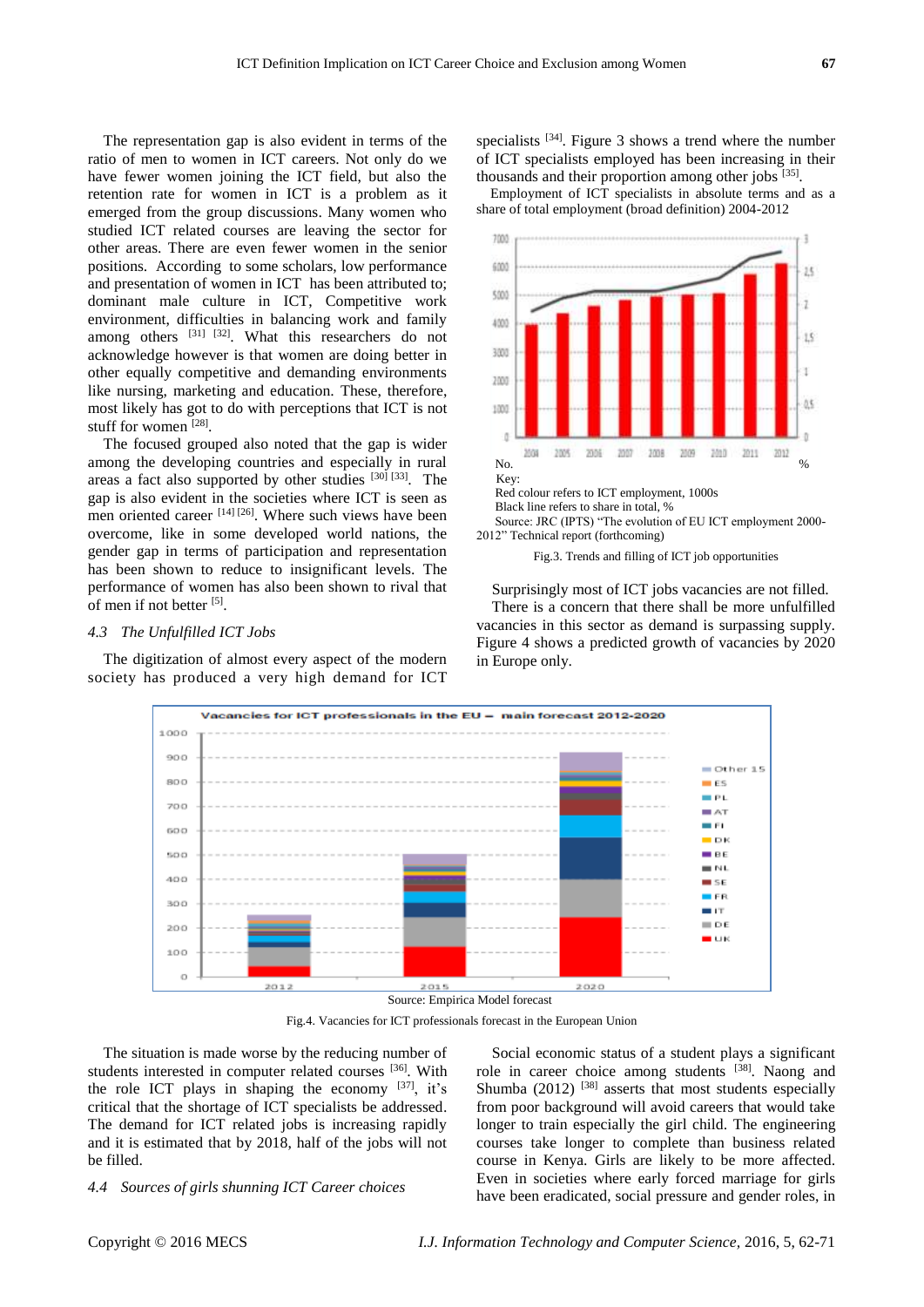many cultures demand women to settle early in life. Constraining ICT to computer science and engineering would thus deter many students from picking ICT as their choice for career.

According to observations from the focused group discussion and Hewitt (2010), most peoples' career choice is influenced by careers that their parents favour, others follow the careers that their educational choices have opened for them. With fewer girls having a background in CS and Engineering their chances to make it in ICT are limited.

Some of the reasons Girls shy away from CS and engineering courses is the disciplines requirements for strong mathematics skills according to the findings of the focused group discussion, a fact that is complemented by findings of Kiplagat & Rodrigues (2010) [39] in their study on science careers and ladies. It has also been shown in other research findings that generally girls perform poorer than boys in mathematics [40], whether this should be the case or not is a debatable. Of course there are intervention measures being employed by various stake holders to improve the girls' performance in sciences and mathematics. As it is now any career therefore that requires mathematics as a prerequisite will attract fewer girls as opposed to boys and the scenario gets worse if physics is a requirement in addition. ICT courses like business Information Technology, Information systems, that have not emphasized so much in Mathematics have attracted more girls and their performance has been excellent it was observed from the focused group discussions.

The role model supportiveness and quality of relationship contributed to the career choice of students. Majority of the students selected same gender role models and they are not likely to choose careers where they see no role models. Interactions among peers also influence career choice  $[41]$ . Naong and Shumba (2012) asserts that family variables affect career choice. The parent's occupation influences the child's career choice. Sons are influenced more by fathers and girls by mothers. According to Castaño and Webster (2012) [16] *"…*Women still make up fewer than 20% of ICT professionals in most OECD countries…" and the situation is not getting any better and is worse in developing countries (Mohanan & Shanta, 2008). As long women continue being under presented, girls will have fewer mothers to influence them in to choosing ICT related careers.

# *4.5 How ICT definition affects women choice of ICT careers*

The shallow definition of ICT has caused, ICT professionals from CS and engineering being regarded more highly in the work places than those from alternative ICT fields. This has mainly affected women "…Even those who do enter ICT professions do not enjoy the same positions, pay and conditions as their male counterparts, and have far-from-smooth career trajectories over their lifetimes…" [16] This has resulted to some of these professionals feeling inferior to their counterparts from CS and engineering background

despite some times performing better than them and this definitely puts off many girls who would otherwise join ICT career.

Boys and girls are inspired by different types of occupations. Watson et al  $(2010)$  [42] found "...boys aspiring more to investigative and girls more to social type occupations..." This makes boys to be more inclined towards Sciences and Engineering course than girls. Constraining ICT to computer science and engineering creates the impression that; one has to have a background in these fields to succeed in ICT related careers [16] There is, however, enough evidence to the contrary, where many professionals and especially women have entered the field through other gateways and excelled <sup>[43]</sup>, these alternative entry points to ICT are not accorded enough attention. Information and library science are ICT related careers with high degree of social dimension but highly ignored in the ICT debate.

The definition determines who is included and excluded in the discussions of policy processes  $^{[28]}$ . The narrow definition of ICT has led to most of the ICT bodies and societies to be dominated and led by computer scientists and engineers. They thus control the decisions and policies that influence the ICT arena. This has led to fewer women rising to positions of leadership within the field  $[44]$  we end up with no role models for our girls to look up to when making career choices

## V. SUGGESTIONS FOR THE WAY FORWARD

From the discussion in the above sections, the narrow definition of ICT has been shown to have likely effects on the choice of ICT as a career among women. The narrow definition fails to account for a big number of women already in the ICT fields from alternative backgrounds other than Computer science and engineering. Perhaps we should redefine ICT to be more appealing to girls. ITU (2012) seems to be in agreement with this observation.

"…ITU Secretary-General, noted in launching the ITU Girls in ICT Portal, that "research consistently shows that girls tend to choose careers where they feel they can make a difference – healthcare, education, medicine. With this new portal, we're trying to show them that there's much more to ICTs than writing computer code …" [37]

A broader definition would increases the visibility of other professions within ICT which are not necessarily CS or engineering. Such a definition will also see the government funding and support for research widen to include more areas in ICT that attract more women such as those in Information Technology studies and Computer studies education where teachers would be expected to acquire high skills in ICT in order to effectively integrate ICT in their teaching skills. This would go a long way in influencing the girl child's attitude on ICT considering that majority of primary school teachers are women [39]. Broadening the definition would go a long way to destroy the belief (and its consequent effects) that information technology is a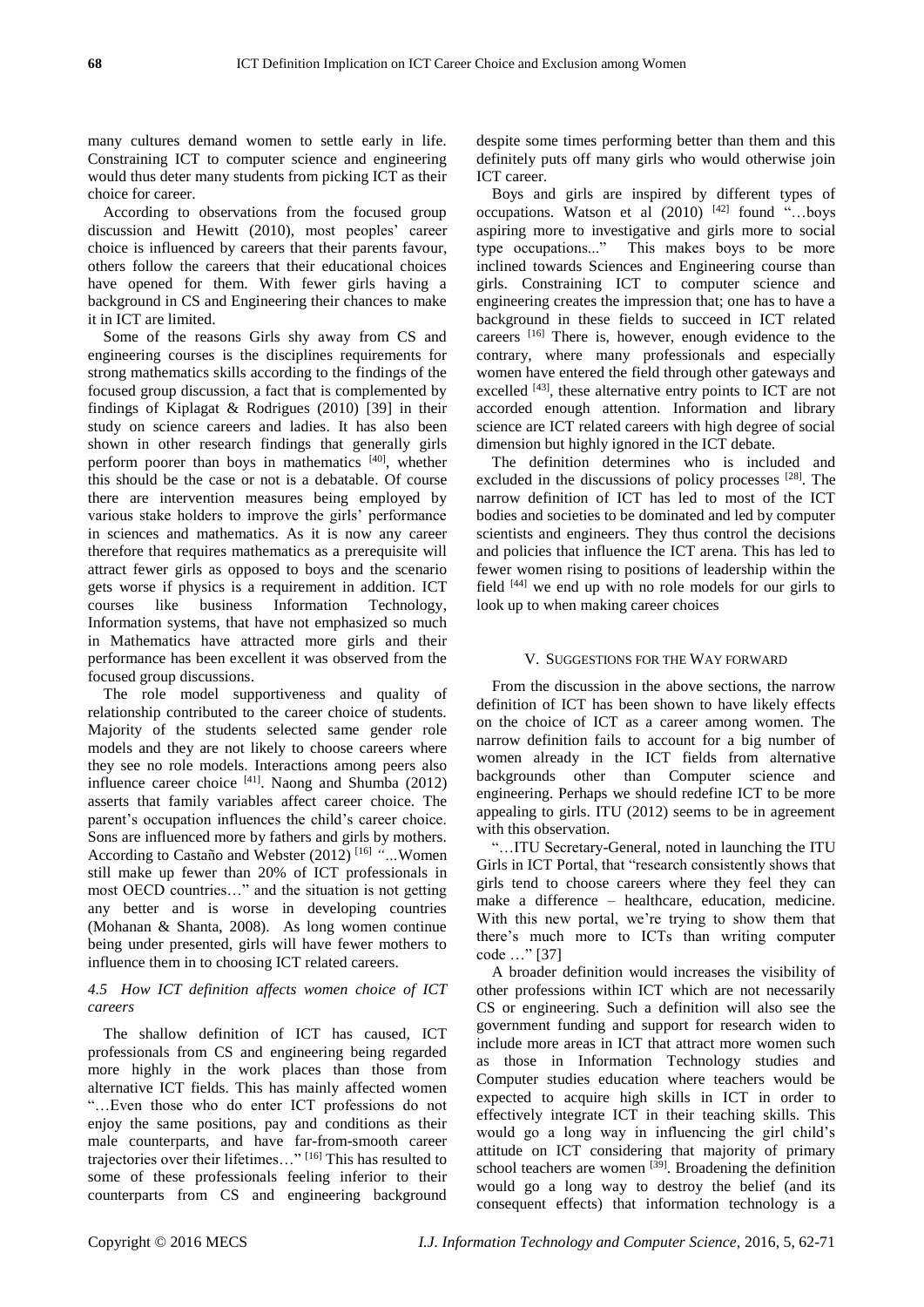masculine career.

There is need for a clearly planned undertaking to improve the enrolment of ladies into the ICT careers otherwise they risk being excluded over a period of time yet ICT is revolutionalising every sector on the globe. Role models from the same gender play a critical role in influencing the career choice among students. Broadening the definition of ICT would only not increase the number of women participating in the ICT arena but also make them more visible for the young girls to see and emulate. The broader definition would also see to the increase of the chances for women to be involved in making decisions and policy discussions. Policies that have critical gender considerations are likely to be developed in a broadened definition of ICT.

It was the view of UNESCO  $(2013)$  [4] that gender issues must be fully integrated into technology analysis. Policy development and application design has to been done for both men and women to benefit equally from ICT and related technology [5]. The difference in how men and women are affected by ICT portrays itself in different ways. Effort needs to be made to avail ICTs and their apps to all gender at all levels of the social strata with deliberate effort to create awareness being created especially amongst ladies to motivate them to use them. There is need to understand why ladies why ladies tend not to explore the apps. In case the interfaces could be contributing then it would be worthwhile to tailor them towards their liking.

The ICT skill gap intervention measures so far have mainly target CS and Engineering professions. A broadened definition of ICT would expand the areas of research funded and supported by government and other agencies in reducing the skill gaps. This will include Information Technology, Information Systems, Information Science, Knowledge management and mass media among other ICT based careers that attract women more than men. Involvement of women from these backgrounds in ICT policy discussions will make the areas more visible to the young scholars.

Among the strategies that may be used to address ICT workforce shortage would be having girls develop interest in ICT. The exclusion or marginalization (or lack of it) of women in ICT is a clear illustration of how ICT directly impacts on the social economic development of the country  $^{[37]}$ . According to Craig (2007) marginalizing part of the society will limit the range of skill sets, experiences and perspectives that would have otherwise enriched the sector [45].

## VI. CONCLUSION

This paper looked at how career choices among women are influenced by the narrow definition of ICT. It acknowledges the under representation of women in the enrolment and engagement ICT field. It also discussed the growing unfulfilled gap of ICT jobs that women would help fill if availed with opportunities to join the field. The paper also discussed the factors affecting career choices and how these factors blended with the

narrow definition to influence career choices among girls and especially in ICT. Finally the paper outlined the need to broaden the ICT definition, gave suggestions on the way forward and what further research to be considered in order to gain better understanding into the subject matter of lower numbers of women in ICT careers.

## ACKNOWLEDGMENT

We appreciate the Study's financial sponsorship by the National Council of Science Technology and Innovation (Kenya).

#### **REFERENCES**

- [1] Edwards and Quinter "Factors Influencing Students Career Choices among Secondary School students in Kisumu Municipality, Kenya" Journal of Emerging Trends in Educational Research and Policy Studies (JETERAPS), 2011, 2 (2): 81-87. Scholarlink Research Institute Journals, (ISSN: 2141-6990) jeteraps.scholarlinkresearch.org
- [2] Ferry N.M "Factors Influencing Career Choices of Adolescents and Young Adults in Rural Pennsylvania" Extension Journal, 2006, 44( 3), Inc. ISSN 1077-5315
- [3] Clayton, K "Engaging our future ICT professionals: What is the missing piece of the puzzle?" In Proceedings of Women, Work and IT, Contemporary Perspectives on the Reproduction of Gender Inequality in Employment. 2005, (Eds: Whitehouse, G. and Diamond, C.), School of Political Science and International Studies, University of Queensland.
- [4] UN women "Girls in STEM and ICT Careers: The path toward gender Equality" UNESCO report, 2013
- [5] Anyira, I. E. "Gender implication in awareness and use of search engines by private university lecturers in southsouth, Nigeria." Library Philosophy and Practice (ejournal), 2013, Paper 1039. <http://digitalcommons.unl.edu/libphilprac/1039>
- [6] Cukier W., Shortt D., & Devine I. "Gender and Information Technology: Implications of Definitions", *Journal of Information systems Education,* 2011,13(1)
- [7] Yen, J. W., Quinn, K., Lange S. E., Riskin E. A., Denton, D. D. "Advance Mentoring Program for Women Faculty in SEM at the University of Washington", ASEE Annual Conference Proceedings, Portland, OR./ ,2005
- [8] ACM "Association for Computing Machinery Computing Surveys (CSUR)", 2005, 37:1 <http://www.acm.org/>
- [9] Schrader, C., Hampikian, J., and Moll, A "What Women Want: Female- Friendly Faculty Recruitment", *ASEE Annual Conference Proceedings*, Chicago, IL, 2000, Paper 2006-2371.
- [10] Connor H, Hillage J, Millar, J and Willison R "An Assessment of skill needs in information and communication technology", Institute for Employment Studies, 2001, draft report downloadable from [www.skillsbase.dfee.gov.uk/Downloads/ICTreport.pdf](file:///C:/Users/WABS/AppData/Local/Temp/www.skillsbase.dfee.gov.uk/Downloads/ICTreport.pdf)
- [11] Huyer, S., & Sikoska T. "Overcoming the gender digital divide: Understanding ICTs and their potential for the empowerment of women" Instraw research paper series, 2003 no 1 Retrieved November 27, 2010, [http://www.unesco.org/new/fileadmin/MULTIMEDIA/H](http://www.unesco.org/new/fileadmin/MULTIMEDIA/HQ/SHS/pdf/Overcoming-Gender-Digital-Divide.pdf) [Q/SHS/pdf/Overcoming-Gender-Digital-Divide.pdf](http://www.unesco.org/new/fileadmin/MULTIMEDIA/HQ/SHS/pdf/Overcoming-Gender-Digital-Divide.pdf)
- [12] Bandura A, Barbaranelli C, Caprara GV, Pastorelli C "Self–efficacy beliefs as shapers of children's aspirations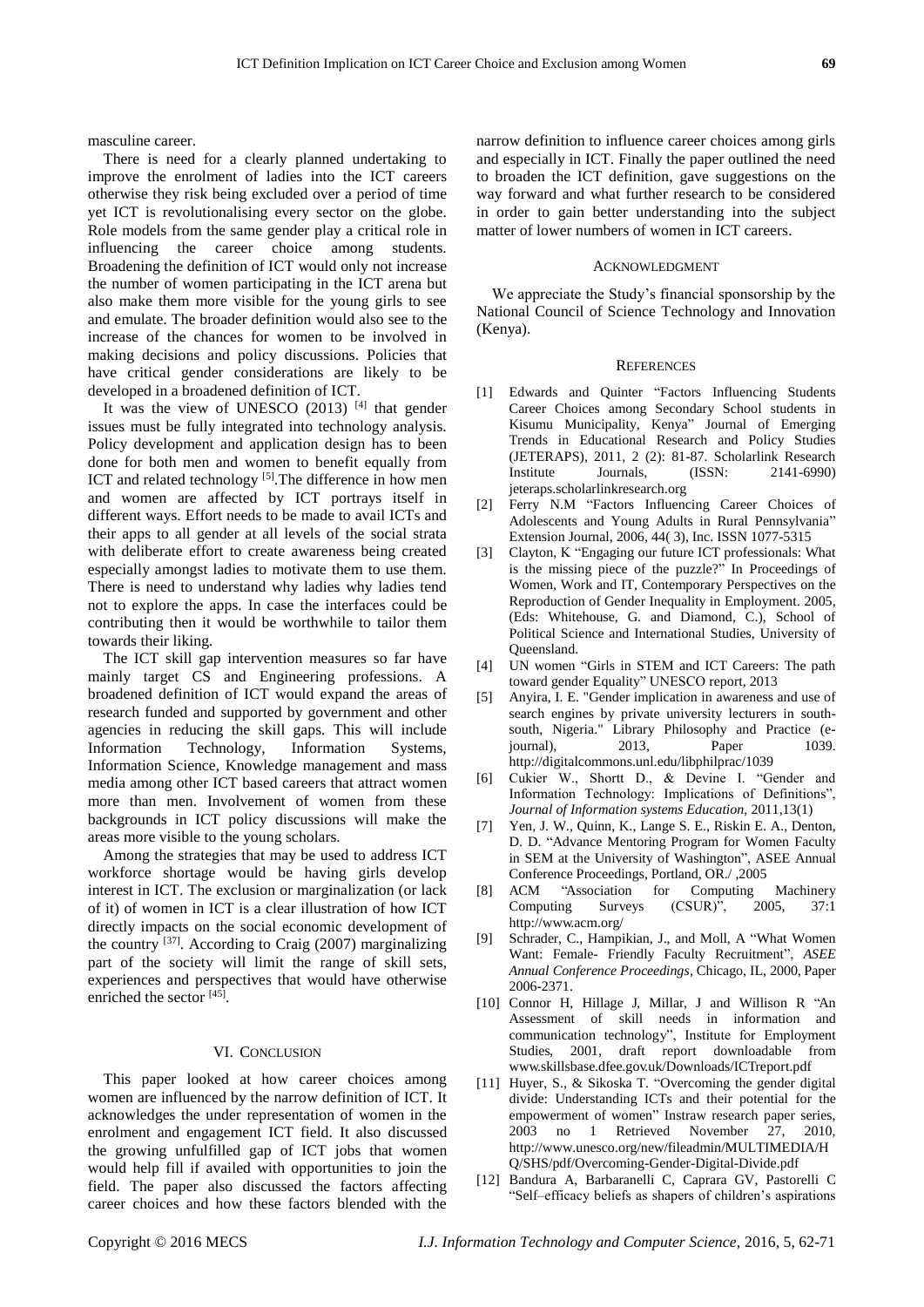and career trajectories" Child Development, 2001, 72: 187–206.

- [13] Lee, E. "Effects of gendered language on gender stereotyping in computer-mediated communication: The moderating role of depersonalization and gender-role orientation" Human Communication Research, 2007, 33: 515-535.
- [14] Craig, A., Fisher, J., & Lang, C. "ICT and girls: The need for a large scale intervention programme" In Proceedings of the 18th Australasian Conference on Information Systems, 2007, (pp. 761 - 769). Toowoomba, Qld, Australia, 5-7 December.
- [15] Debra Howcroft & Eileen M. Trauth, "The implications of a critical agenda in gender and IS research" Info Systems J, 2008, 18:185–202
- [16] Castaño and Webster, "Understanding Women's Presence in ICT: the Life Course Perspective" International Journal of Gender, Science and Technology, 2012, 3(2) http://genderandset.open.ac.uk. In association with the Internet Interdisciplinary Institute, Open University of Catalonia
- [17] Denning, P. "The Profession of IT: Who Are We?" Communications of the ACM, 2001,44(2): 15-18.
- [18] Mbuguah. S and Karume S, "Trends in Electronic Money" Transfer in Kenya" Journal of Emerging Trends in Computing and Information Sciences, 2013, 4(1)
- [19] Alotaibi M. B "Mobile computing trends in Saudi Arabia: An exploratory study" I. J. Information Technology and Computer Science, 2015, 7(7): 19-27
- [20] Armstrong J. S. "How tp avoid exploratory research" Journal of Advertising Research, 1970, 10:27-30
- [21] Cheon M. J., Groven V. and Sabherwel "The evolution of empirical research in IS: a study in IS maturity" Information & Management, 1993, 24:107-109
- [22] Kothari C. R. "Research methodology: Methods and techniques" New age International, 2004
- [23] Kitzinger J. "Qualitative research. Introducing focus groups" BMJ: British Medical Journal, 1995, 311:299
- [24] Steward D. W. "Focus groups: Theory and Practice", Sage, 2007, 20
- [25] Hotchkiss, G "Human hardware: men and women" Retrieved Iune 25, 2012 from [www.searchengineland.com/human-hardware](http://www.searchengineland.com/human-hardware) [http://boingboing.net/2007/04/15/female-Internet](http://boingboing.net/2007/04/15/female-Internet-user.html)[user.html](http://boingboing.net/2007/04/15/female-Internet-user.html)

<http://scholarsarchive.jwu.edu/dissertations/AAI3177197>

- [26] Colley, A. "Gender differences in adolescents' perceptions of the best and worst aspects of computing at school" Computers in Human Behavior, 2003, 19:673-682.
- [27] Caspi, A., Chajut, E., & Saporta, K. "Participation in class and in online discussion: Gender differences" Computers & Education, 2006, 50:718-724.
- [28] Cukier, W. and Devine I. "Information Technology and Women's Participation: A Critical Perspective on IT Paradigms," Administrative Sciences Association of Canada Annual Conference (ASAC), London, Ontario, May 2001.
- [29] Sumanjeet, "Social Implications of Electronic Commerce" Journal of Social Sciences, 2009, 21(2): 91-97
- [30] Bimber, B. "Measuring the gender gap on the Internet" Social Science Quarterly, 2000, 81(3): 868-876.
- [31] Young and Webb "Perhaps It's Time for a Fresh Approach to ICT Gender Research?" Journal of Research and Practice in Information Technology, 2005, 37(2) Australian Computer Society Inc
- [32] Cuny, J. and Aspray, W. "Recruitment and Retention of Women Students in Computer Science and Engineering:

Results of a Workshop Organized by the Computing Research Association", San Francisco: Computing Research Association. (21-22 June 2000)

- [33] Elijah, O.A and Ogunlade, I. "Analysis of the uses of information and communication technology for gender empowerment and sustainable poverty alleviation in Nigeria" International Journal of Education and Development using Information and Communication Technology (IJEDICT), 2006, 2(3): 45-69.
- [34] World Economic Forum, "The Global Information Technology Report 2013" Growth and Jobs in a Hyperconnected World, 2013.
- [35] European Commission "More women in senior positions; Key to economic stability and growth" Publications Office of the European Union, 2010. ISBN 978-92-79- 14415-8 , doi:10.2767/92882
- [36] Alexander P M, Holmner M, Lotriet H H, Matthee M C, Pieterse H V, Naidoo S, Twinomurinzi H and Jordaan D "Factors affecting career choice: Comparison between students from computer and other disciplines" 2010
- [37] International Telecommunication Union, 2012
- [38] Shumba A & Naong M, "Factors Influencing Students' Career Choice and Aspirations in South Africa" Journal of Social Sciences, 2012, 33(2):169-178.
- [39] Kiptalam, G.K and Rodrigues, A.J. "Internet Utilization: A Case of Connected Rural and Urban Secondary Schools in Kenya" International Journal of Computing and ICT Research, 2010, 4(1):49 - 63. <http://www.ijcir.org/volume4-number1/article6.pdf>
- [40] Wasike y, 2009
- [41] Pummel, B., Harwood, C. and Lavallee, D. "Jumping to the next level: A qualitative examination of within career transition in adolescent's event riders" Psychology of Sport and exercise, 2008, 9(4): 427-447.
- [42] Watson M, McMahon M, Foxcroft C, Els C. "Occupational aspirations of low socio-economic Black South African children", 2010
- [43] Valenduc G. "Not a Job for Life? Women's Progression, Conversion and Dropout in ICT Professions" International Journal of Gender, Science and Technology, 2011, 3(2): 483-500
- [44] Perrone K.M., Sedlacek E.W. & Alexander M.C. "Gender and ethnic differences in career goal attainment" Career Development Quarterly, 2001, 50 (2):168–178
- [45] O'Neill K & Shortt D "ICT and Women**.** Information Technology Association of Canada" Journal of Career Development, 2009, 37(4): 717–734. Doi:10.1177/08948 45309359351.

#### **Authors' Profiles**



**Muchiri M. Njoki** was born at Kiambu in Kenya on 13th February 1977. He is a PhD in Information Technology (student) at Kibabii University in Bungoma County (Kenya). He is an MSc (Computer Based Information Systems) from University of Sunderland (UK) and a BEd (Science) from Kenyatta University, Nairobi

(Kenya). He is an Assistant Lecturer in the Department of Information Technology at Dedan Kimathi University of Technology (DeKUT), Nyeri (Kenya). He has also held the following positions Acting Director E-Learning Center DeKUT, Mathematics and Physics teacher. Mr. Muchiri's research interests include, digital inclusion, ICT for Development, and